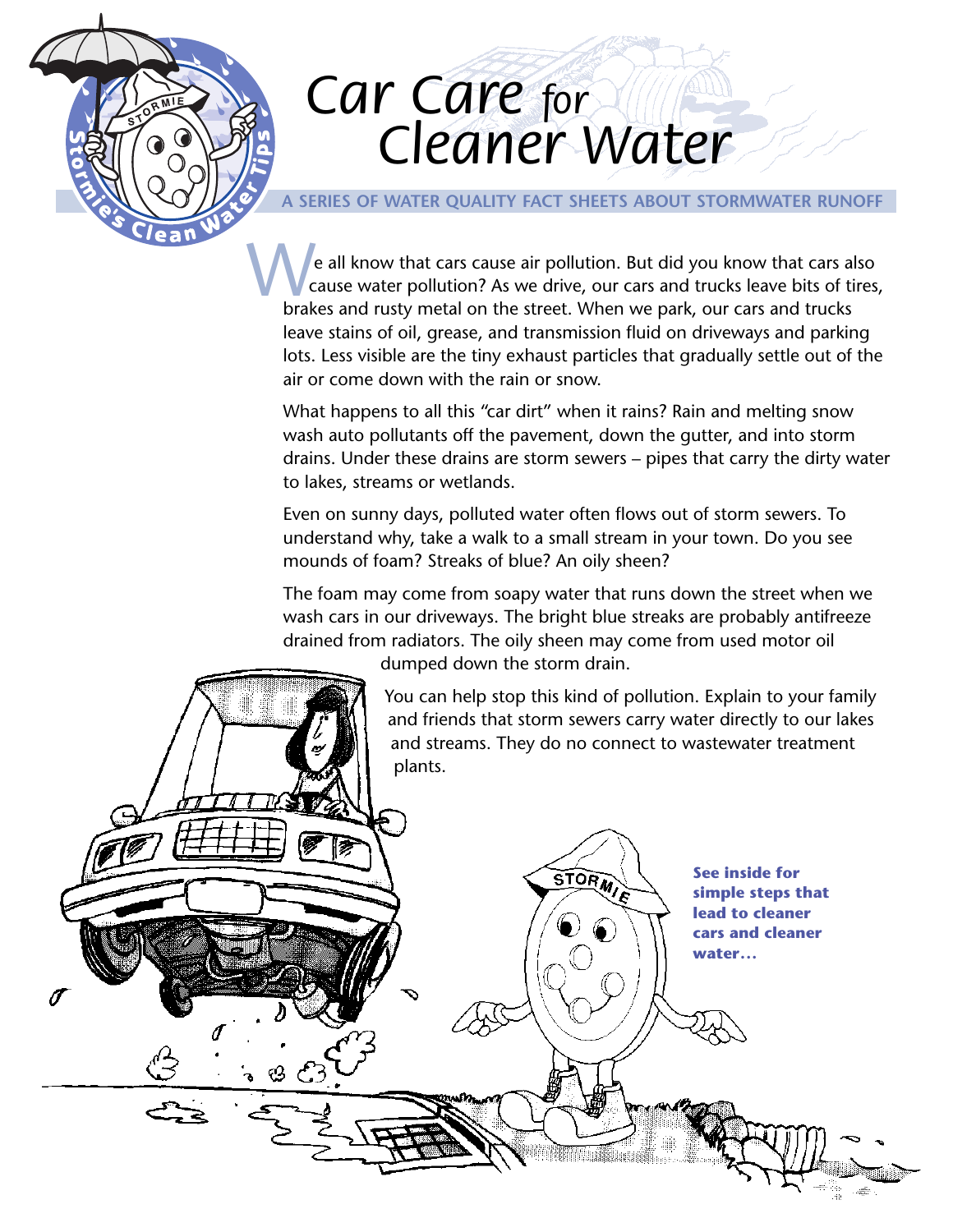# *1. Recycle Oil*

Old motor oil can be reprocessed and used again and again. Just put it in a container with a tight lid such as a plastic jug or metal can, and take it to a community oil recycling center. Don't pour anything else in with the oil because contaminated oil cannot be recycled.

Recycling is the only safe way to get rid of used motor oil. Never use old oil to kill weeds or to oil roads. Oil poured down the storm drain ends up in our lakes and streams. The five quarts from you car could create an oil slick the size of two football fields or pollute a million gallons of drinking water.

## *2. Use Commercial Car Washes*

Taking your car to a commercial car wash or spray booth is a good way to protect our lakes and streams. The dirty water from the car wash goes to a wastewater treatment plant where pollutants are removed.

If you wash cars on a paved driveway or parking lot, the dirty water ends up in our lakes and streams. In addition, phosphates in the soap you use act like fertilizer. Weeds and algae decompose and use up oxygen needed by fish. If you want to wash your car at home, drive it onto the lawn or a gravel drive where the water will soak into the ground. The soil

Thinking of having a car wash to raise money for charity? Team up with a commercial car wash and sell car wash tickets for an environmentally-friendly fund raiser.

# *3. Keep Your Car Tuned Up*

Cars that run smoothly burn less fuel and causes less pollution. A tuned-up car saves you money by using up to 20% less gasoline. Regular tune-ups also reduce the amount of hydrocarbons, nitrous oxides and other pollutants that come out of your car's exhaust pipe. These chemicals pollute our water as well as our air. Hydrocarbons can cause cancer and nitrous oxide is one of the ingredients in acid rain. Acid rain increases the toxicity of other pollutants in street runoff, which adds to the risk of sickness or death for fish and other aquatic life.

## *4. Repair Leaks*

Spots on your driveway or garage floor mean the engine, transmission or radiator in your car is leaking. Have the leak repaired right away. Then clean up the spot by using cat litter or another absorbent material to soak up the spill. Sweep up the cat litter and put it in a sealed bag in the trash for disposal. Do not scrub the spot with detergent and wash the dirty water into the street. Remember, all that dirty water ends up in lakes and streams.

# *5. Recycle Antifreeze*

Recycling antifreeze can be a challenge. A few recycling sites now have separate tanks for antifreeze collection. Check with your local gas station or auto repair shop – they may accept used antifreeze.

Used antifreeze should not be flushed down the drain because it has pollutants that may cause problems for sewage treatment plants or septic tanks.

Antifreeze is very poisonous to people and animals. Because of its sweet taste and smell, antifreeze may attract children or pets and other animals. Drinking only three ounces may kill an adult and even less will kill children or pets.

**Anything dumped into a storm drain flows directly to a nearby stream or lake.**

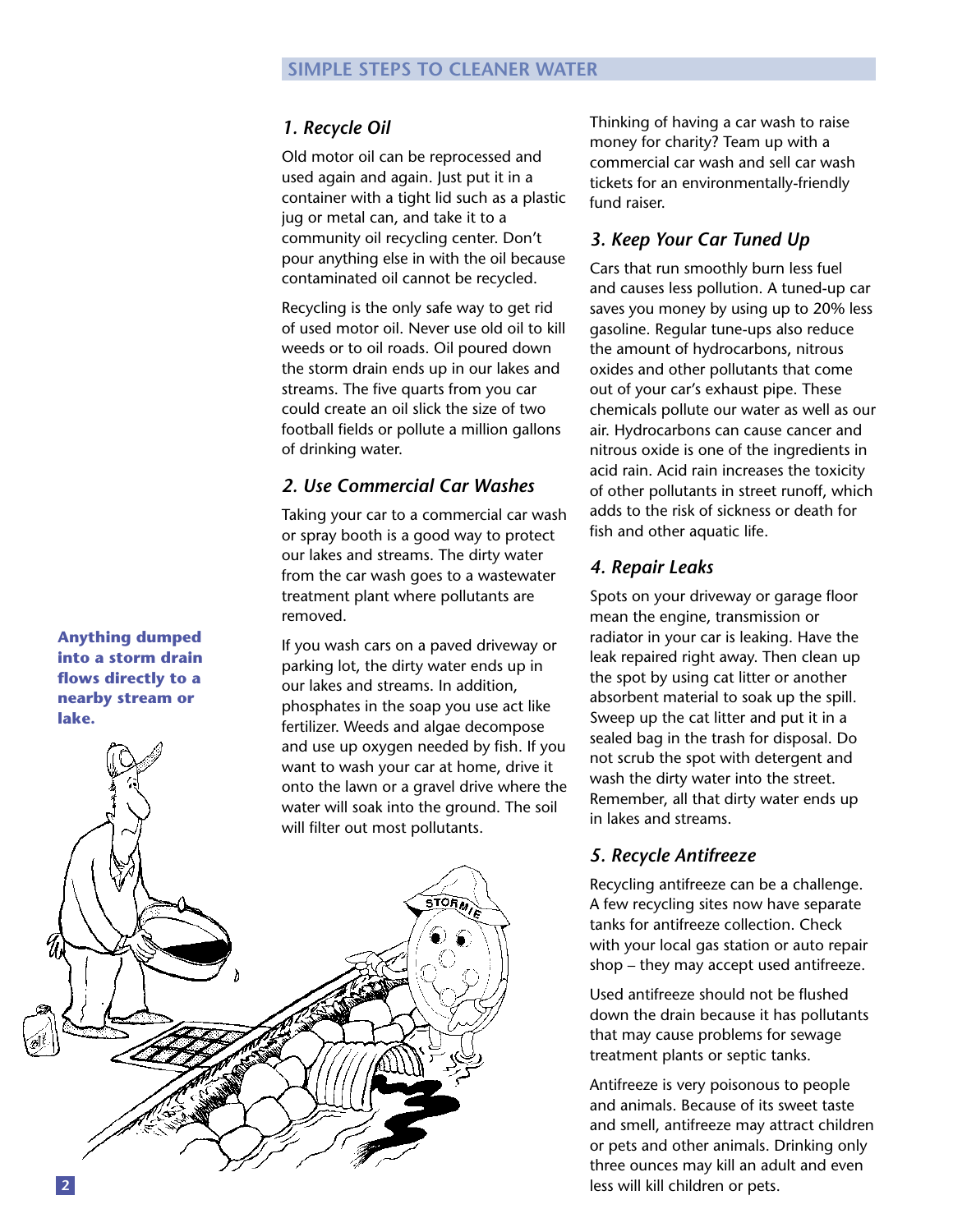### *6. Return Used Batteries*

Return your used car or truck battery to the place where you bought it. Other retailers may charge you for disposal. Be careful – old batteries may leak acid. Wear gloves and goggles and put the old battery in a leak-proof container. If you drop it, neutralize any spilled acid with baking soda or lime.

Do not throw old batteries in the trash or bury them – you'll be breaking the law. Old batteries contain hazardous chemicals that can leach through the soil and pollute our groundwater.

### *7. Check Tire Pressure*

One of the simplest and cheapest ways to prevent pollution is to keep your tires inflated. For every pound that your tires are under-inflated, your car loses 1% in gas mileage. Under-inflated tires also wear out sooner. The solution is simple – check your tire pressure frequently, especially as temperature changes in the fall and spring. Tires lose a pound of pressure for every 10-degree drop in temperature. By reducing the amount of gasoline your car burns, properly inflated tires reduce the amount of polluted exhaust that your car makes.

#### *8. Use Up Paints, Polishes and Cleaners*

Paints, polishes and special cleaners for cars are usually flammable and toxic. Try to buy only what you need. If large amounts are left over, donate them to a friend or a school auto-repair class.

To dispose of small amounts, leave the container open in a safe place away from children, pets, wildlife and flames. When the liquid is gone and the substance is hard, cap the container and put it in the trash. The potentially toxic ingredients are locked into the hardened material and are less likely to cause pollution. However, burning will release the toxic chemicals. If your community burns trash, ask the public works department how to properly dispose of these materials.

#### *9. Substitute Shoveling for Salt*

Salt may be an easy way to get rid of snow and ice, but it pollutes lakes, streams and groundwater. It also kills trees and grass as well as corroding auto bodies, metal bridges and underground cables. Shovel your driveway and sidewalk before the snow gets packed down and icy. If the pavement is still slick, use sand or sand mixed with salt to provide some traction and melt the snow. After the snow melts, sweep up the sand to keep it out of storm sewers and waterways.

#### *10. Drive Less*

Driving less is the best way to prevent pollution. Water quality tests show that the most polluted runoff comes from heavily traveled streets and highways. This runoff often contains enough zinc, lead or copper to kill fish and other aquatic life.

Is there a way you could help reduce water pollution by driving less? Could you walk, ride a bike, car pool or take the bus to work? If not every day, could you do this once or twice a week? Could you do several errands on your next shopping trip? Could you work at home one day a week?

Driving seems cheap and convenient, but many costs, such as road construction, are hidden in our tax bills. If we paid the full price of auto transportation at the gas pump, a gallon would cost \$4.50 or more.